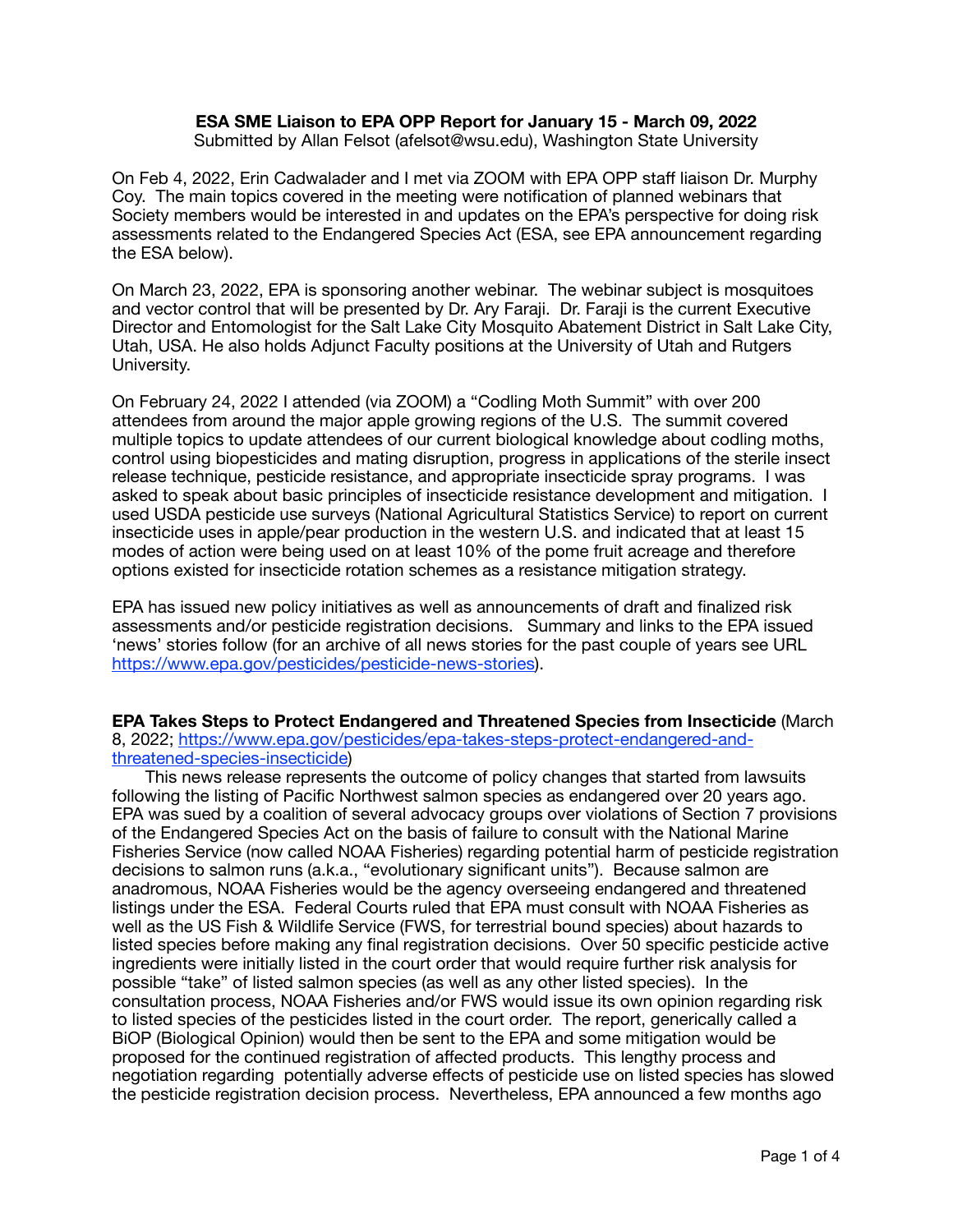that all new pesticide registration decision going forward would be automatically subjected to the consultation process. Pertinently, EPA has always considered potential risk to listed species but had not automatically consulted with any agency overseeing protection until they were ordered to do so by the Federal court decisions.

 This latest news story regards mitigation measures being proposed specifically for the insecticide malathion, one of three organophosphorus (OP) insecticides most recently subjected to the consultation process. Because EPA had found possible risk above 'levels of concern' for listed terrestrial species, the agency had to initiate a consultation with the US Fish & Wildlife Service. The FWS issued a draft BiOP for malathion that EPA had to analyze and comment on.

The current EPA news release discusses the release of a finalized BiOP that involved a collaborative interagency effort as well as consultation with malathion product registrants. All parties "identified mitigation measures to protect listed species. Registrants involved in the consultation agreed to implement these measures by modifying their product labels." FWS agreed that mitigation measures would resolve their concerns about effects on listed endangered species. Examples of mitigation measures included among other practices "no spray zones, reductions in application rates and number of applications, and other changes to the labels that, once approved, pesticide users must follow". Product registrants will receive notification that product labels will need to be amended 60 days after April 29, 2022. EPA will review and approve the labels and then develop Endangered Species Protection Bulletins.

EPA's 2017 biological evaluation of malathion with regards to endangered species can be accessed at URL [https://www.epa.gov/endangered-species/biological-evaluation-chapters](https://www.epa.gov/endangered-species/biological-evaluation-chapters-malathion-esa-assessment)[malathion-esa-assessment. EPA comments on the FWS draft BiOP as well as other BiOPs can](https://www.epa.gov/endangered-species/biological-evaluation-chapters-malathion-esa-assessment) [be accessed at URL https://www.epa.gov/endangered-species/biological-opinions-available](https://www.epa.gov/endangered-species/biological-opinions-available-public-comment-and-links-final-opinions)[public-comment-and-links-final-opinions](https://www.epa.gov/endangered-species/biological-opinions-available-public-comment-and-links-final-opinions).

Notably, AP (Associated Press) issued a news story about the finalized BiOP that is being picked up by other news outlets (see original AP story at URL [https://apnews.com/](https://apnews.com/article/science-business-animals-wildlife-billings-e3443e0a0ff76211d1e1bb0275f9385b) [article/science-business-animals-wildlife-billings-e3443e0a0](https://apnews.com/article/science-business-animals-wildlife-billings-e3443e0a0ff76211d1e1bb0275f9385b)ff76211d1e1bb0275f9385b). The headline being copied among media outlets is "US officials reverse course on pesticide's harm to wildlife" with US News using as subtitle the first line of the AP article, "U.S. wildlife officials have reversed their previous finding that a widely used and highly toxic pesticide could jeopardize dozens of plants and animals with extinction".

In addition to EPA issuing a press release about the interagency cooperation to finalize mitigation measures for malathion, the agency issued a press release on March 02, 2022 to publicize release of NOAA Fisheries draft revised BiOP for the insecticides malathion, chlorpyrifos, and diazinon. This revised BiOP can be accessed at the link noted above for all pesticide BiOPs. Public comments are open for 60 days after March 1 and can be submitted to the docket [\(https://www.regulations.gov/docket/EPA-HQ-OPP-2022-0172/document\)](https://www.regulations.gov/docket/EPA-HQ-OPP-2022-0172/document).

**Following Review of Available Data and Public Comments, EPA Expands and Extends Testing of Genetically Engineered Mosquitoes to Reduce Mosquito Populations** (March 7, 2022; [https://www.epa.gov/pesticides/following-review-available-data-and-public-comments](https://www.epa.gov/pesticides/following-review-available-data-and-public-comments-epa-expands-and-extends-testing)[epa-expands-and-extends-testing](https://www.epa.gov/pesticides/following-review-available-data-and-public-comments-epa-expands-and-extends-testing))

During May 2020, EPA had issued an Experimental Use Permit (EUP) to Oxitec Ltd to release genetically engineered *Aedes aegypti* males (named OX5034) to reduce native populations in certain localities of Florida and Texas. Upon analyzing data from the releases in Monroe County, Florida (the Florida Keys) under the original EUP, EPA determined no unexpected risks above their levels of concern (meaning, a "reasonable certainty of no harm") regarding ecological receptors (i.e., non-target organisms). Now the EUP has been amended to be effective through April 30, 2024 in Monroe County. Also, the EUP was expanded to include four California counties (Stanislaus, Fresno, Tulare, and San Bernardino). Harris County, TX was removed from the EUP because no releases were made. California and Florida regulatory agencies must assess and approve any new releases on the amended EUP.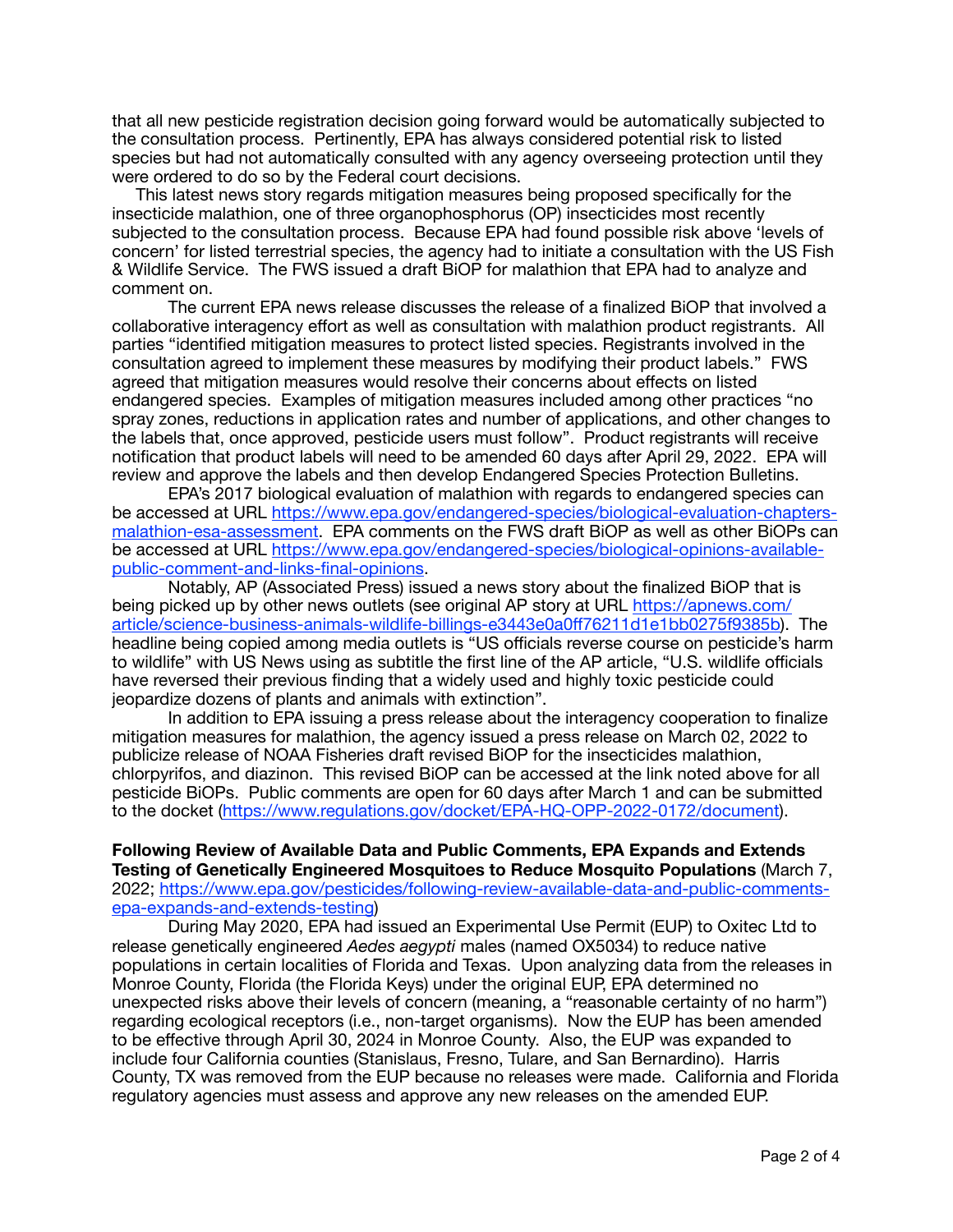The Oxitec *A. aegypti* males registered as a pesticide (OX5034) is an example of a gene drive containing organism. When the males mate with wildtype females, female offspring will not survive unless they consume a tetracycline antidote. Under the EUP, Oxitec must monitor for survival of any female mosquitoes that survive and immediately cease releases if any are found. Also, mosquitoes cannot be released within 500 to 1000 feet of a tetracycline source. The amended EUP can be accessed as docket EPA-HQ-OPP-2019-0274-0001 from registrations.gov (direct link: [https://www.regulations.gov/docket/EPA-HQ-OPP-2019-0274/](https://www.regulations.gov/docket/EPA-HQ-OPP-2019-0274/document) [document\)](https://www.regulations.gov/docket/EPA-HQ-OPP-2019-0274/document). A 40-minute EPA webinar video posted on YouTube discusses the original EUP details and can be accessed at [https://www.youtube.com/watch?v=V2\\_ChfKcZ1E](https://www.youtube.com/watch?v=V2_ChfKcZ1E).

Other EPA News Releases of Interest:

**EPA Takes Next Step to Keep Chlorpyrifos Out of Food, Protecting Farmworkers and Children's Health** (Feb 25, 2022; [https://www.epa.gov/newsreleases/epa-takes-next-step](https://www.epa.gov/newsreleases/epa-takes-next-step-keep-chlorpyrifos-out-food-protecting-farmworkers-and-childrens)[keep-chlorpyrifos-out-food-protecting-farmworkers-and-childrens\). EPA announced that th](https://www.epa.gov/newsreleases/epa-takes-next-step-keep-chlorpyrifos-out-food-protecting-farmworkers-and-childrens)e Agency is "taking the next step to discontinue use of the pesticide chlorpyrifos on food by denying objections to EPA's rule revoking all chlorpyrifos tolerances". All chlorpyrifos tolerances were revoked in August 2021.

**[EPA Improves Online Application to Protect Endangered Species](https://www.epa.gov/pesticides/epa-improves-online-application-protect-endangered-species)** (Feb 17, 2022; [https://](https://www.epa.gov/pesticides/epa-improves-online-application-protect-endangered-species) [www.epa.gov/pesticides/epa-improves-online-application-protect-endangered-species](https://www.epa.gov/pesticides/epa-improves-online-application-protect-endangered-species)) EPA announced that it revised its endangered species geographic mapping website, Bulletins Live! Two (BLT). "BLT describes geographically specific pesticide use limitations to protect threatened and endangered species and their designated critical habitat."

**EPA Issues Notice of Proposed Rulemaking to Further Extend Certification of Pesticide Applicators Rule Deadline** (Feb 7, 2022; [https://www.epa.gov/pesticides/epa-issues-notice](https://www.epa.gov/pesticides/epa-issues-notice-proposed-rulemaking-further-extend-certification-pesticide-applicators)[proposed-rulemaking-further-extend-certification-pesticide-applicators\). "EPA is requesting](https://www.epa.gov/pesticides/epa-issues-notice-proposed-rulemaking-further-extend-certification-pesticide-applicators)  comments on the potential need to further extend the expiration date of existing certification plans which would allow for certifying authorities that need more time to respond to EPA comments and prepare approvable certification plans."

**EPA Expands Pesticide Outreach and Education to Better Meet the Needs of Pesticide Applicators, including Farmworkers, and Consumers** (Feb 1, 2022; [https://www.epa.gov/](https://www.epa.gov/newsreleases/epa-expands-pesticide-outreach-and-education-better-meet-needs-pesticide-applicators) [newsreleases/epa-expands-pesticide-outreach-and-education-better-meet-needs-pesticide](https://www.epa.gov/newsreleases/epa-expands-pesticide-outreach-and-education-better-meet-needs-pesticide-applicators)[applicators\)](https://www.epa.gov/newsreleases/epa-expands-pesticide-outreach-and-education-better-meet-needs-pesticide-applicators). This press release corresponds to EPA's pubic commitment for risk communication in conjunction with National Pesticide Safety Education Month.

**EPA Transitions to Using Updated Dietary Exposure Model** (January 20, 2022; [https://](https://www.epa.gov/pesticides/epa-transitions-using-updated-dietary-exposure-model) [www.epa.gov/pesticides/epa-transitions-using-updated-dietary-exposure-model](https://www.epa.gov/pesticides/epa-transitions-using-updated-dietary-exposure-model)). EPA announced the agency is "using an updated version of the agency's Dietary Exposure Evaluation Model (DEEM) that contains newer consumption data to provide more up-to-date exposure information in human health risk assessments and to ensure transparency to the public and affected stakeholders."

All models for pesticide risk assessments can be found at URL [https://www.epa.gov/](https://www.epa.gov/pesticide-science-and-assessing-pesticide-risks/models-pesticide-risk-assessment) [pesticide-science-and-assessing-pesticide-risks/models-pesticide-risk-assessment\). Most o](https://www.epa.gov/pesticide-science-and-assessing-pesticide-risks/models-pesticide-risk-assessment)f the executable software for these models can be downloaded from this page.

**EPA Releases New Calculator and Updated Data for Occupational Pesticide Seed Treatment Exposure** (January 18, 2022; [https://www.epa.gov/pesticides/epa-releases-new](https://www.epa.gov/pesticides/epa-releases-new-calculator-and-updated-data-occupational-pesticide-seed-treatment)[calculator-and-updated-data-occupational-pesticide-seed-treatment\). "The new calculator](https://www.epa.gov/pesticides/epa-releases-new-calculator-and-updated-data-occupational-pesticide-seed-treatment)  provides an estimate of exposure and risk based on seed treatment exposure scenarios, exposure routes, and applicable personal protective equipment (PPE)." Information about the